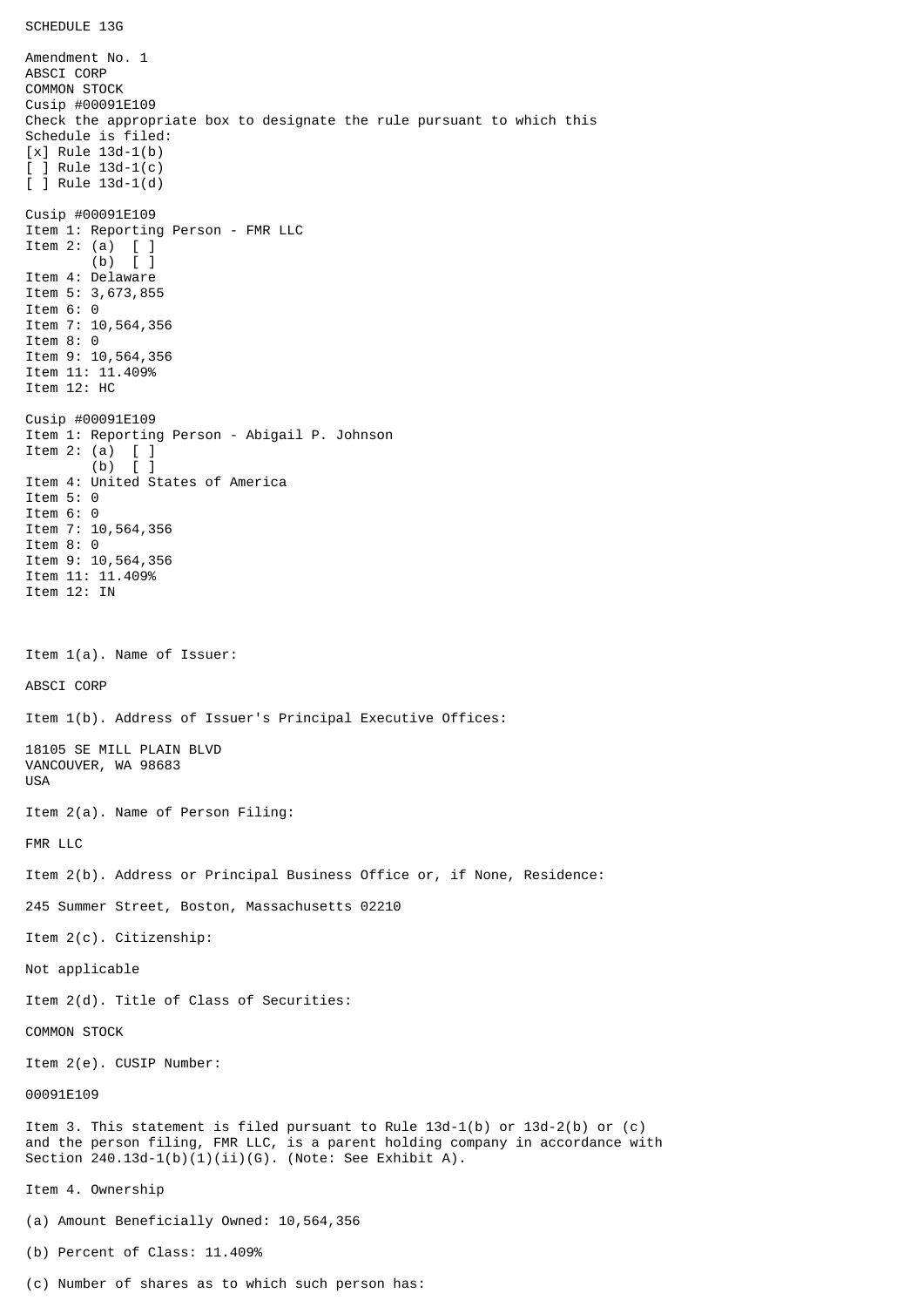- (i) sole power to vote or to direct the vote: 3,673,855
- (ii) shared power to vote or to direct the vote: 0
- (iii) sole power to dispose or to direct the disposition of: 10,564,356
- (iv) shared power to dispose or to direct the disposition of: 0

Item 5. Ownership of Five Percent or Less of a Class.

Not applicable.

Item 6. Ownership of More than Five Percent on Behalf of Another Person.

One or more other persons are known to have the right to receive or the power to direct the receipt of dividends from, or the proceeds from the sale of, the COMMON STOCK of ABSCI CORP. No one other person's interest in the COMMON STOCK of ABSCI CORP is more than five percent of the total outstanding COMMON STOCK.

Item 7. Identification and Classification of the Subsidiary Which Acquired the Security Being Reported on By the Parent Holding Company.

See attached Exhibit A.

Item 8. Identification and Classification of Members of the Group.

Not applicable.

Item 9. Notice of Dissolution of Group.

Not applicable.

Item 10. Certifications.

By signing below I certify that, to the best of my knowledge and belief, the securities referred to above were acquired and are held in the ordinary course of business and were not acquired and are not held for the purpose of or with the effect of changing or influencing the control of the issuer of the securities and were not acquired and are not held in connection with or as a participant in any transaction having that purpose or effect.

Signature

After reasonable inquiry and to the best of my knowledge and belief, I certify that the information set forth in this statement is true, complete and correct.

February 8, 2022 Date

/s/ Kevin M. Meagher Signature

Kevin M. Meagher Duly authorized under Power of Attorney effective as of September 28, 2018, by and on behalf of FMR LLC and its direct and indirect subsidiaries<sup>\*</sup>

\* This power of attorney is incorporated herein by reference to Exhibit 24 to the Schedule 13G filed by FMR LLC on October 9, 2018, accession number: 0000315066-18-002414.

Exhibit A

Pursuant to the instructions in Item 7 of Schedule 13G, the following table lists the identity and Item 3 classification, if applicable, of each relevant entity that beneficially owns shares of the security class being reported on this Schedule 13G.

Entity ITEM 3 Classification

Fidelity Institutional Asset Management Trust Company BK Fidelity Management & Research Company LLC \* IA Fidelity Management Trust Company BK Strategic Advisers LLC IA